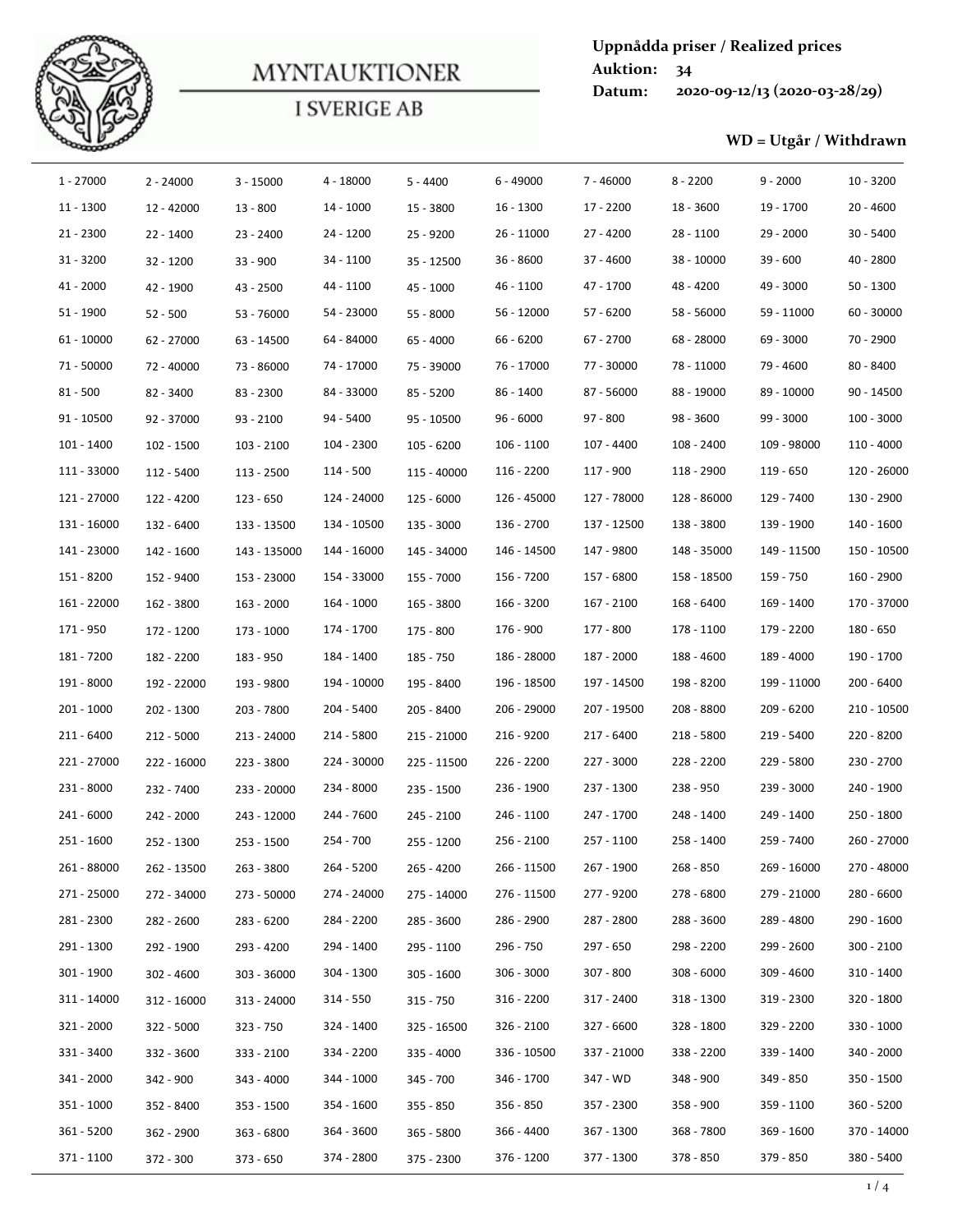

| 381 - 9200<br>391 - 3400<br>411 - 2600<br>421 - 8000<br>431 - 8200<br>441 - 1300<br>451 - 9800 | 401 - 19500                | 382 - 1300                |                             | <b>MYNTAUKTIONER</b><br><b>I SVERIGE AB</b> |                              |                           | <b>Auktion:</b>           | 34                       |                               |                           |
|------------------------------------------------------------------------------------------------|----------------------------|---------------------------|-----------------------------|---------------------------------------------|------------------------------|---------------------------|---------------------------|--------------------------|-------------------------------|---------------------------|
|                                                                                                |                            |                           |                             |                                             |                              |                           | Datum:                    |                          | 2020-09-12/13 (2020-03-28/29) |                           |
|                                                                                                |                            |                           |                             |                                             |                              |                           |                           |                          |                               |                           |
|                                                                                                |                            |                           |                             |                                             |                              |                           |                           |                          | WD = Utgår / Withdrawn        |                           |
|                                                                                                |                            |                           | 383 - 6000                  | 384 - 1500                                  | 385 - 2300                   | 386 - 1000                | 387 - 1500                | 388 - 550                | 389 - 650                     | 390 - 1400                |
|                                                                                                |                            | 392 - 2100                | 393 - 5400                  | 394 - 1200                                  | 395 - 4400                   | 396 - 4000                | 397 - 1200                | 398 - 25000              | 399 - 16000                   | 400 - 90000               |
|                                                                                                |                            | 402 - 23000               | 403 - 30000                 | 404 - 21000                                 | 405 - 21000                  | 406 - 82000               | 407 - 23000               | 408 - 12000              | 409 - 4800                    | 410 - 14000               |
|                                                                                                |                            | 412 - 4200                | 413 - 9400                  | 414 - 7400                                  | 415 - 12500                  | 416 - 5000                | 417 - 4800                | 418 - 5200               | 419 - 2100                    | 420 - 1900                |
|                                                                                                |                            | 422 - 7200                | 423 - 2000                  | 424 - 5000                                  | 425 - 9000                   | 426 - 4200                | 427 - 2000                | 428 - 2000               | 429 - 3400                    | 430 - 5800                |
|                                                                                                |                            | 432 - 4400                | 433 - 3000                  | 434 - 2100                                  | 435 - 5200                   | 436 - 4800                | 437 - 4400                | 438 - 2900               | 439 - 800                     | 440 - 4600                |
|                                                                                                |                            | 442 - 1700                | 443 - 600                   | 444 - 14000                                 | 445 - 4200                   | 446 - 19000               | 447 - 34000               | 448 - 13500              | 449 - 25000                   | 450 - 66000               |
|                                                                                                |                            | 452 - 50000               | 453 - 1800                  | 454 - 2100                                  | 455 - 2700                   | 456 - 3400                | 457 - 9000                | 458 - 1900               | 459 - 76000                   | 460 - 24000               |
|                                                                                                | 461 - 25000                | 462 - 64000               | 463 - 7600                  | 464 - 4200                                  | 465 - 28000                  | 466 - 1700                | 467 - 22000               | 468 - 4400               | 469 - 72000                   | 470 - 35000               |
|                                                                                                | 471 - 13000                | 472 - 12000               | 473 - 11500                 | 474 - 15000                                 | 475 - 11000                  | 476 - 10000               | 477 - 8000                | 478 - 11000              | 479 - 3600                    | 480 - 15000               |
|                                                                                                | 481 - 15000<br>491 - 18000 | 482 - 17500               | 483 - 8000                  | 484 - 5000<br>494 - 6200                    | 485 - 25000                  | 486 - 6200<br>496 - 49000 | 487 - 3800<br>497 - 40000 | 488 - 3400<br>498 - 6400 | 489 - 12500<br>499 - 15000    | 490 - 11000<br>500 - 6400 |
| $501 - 3400$                                                                                   |                            | 492 - 6400                | 493 - 80000                 | 504 - 9600                                  | 495 - 8400                   | 506 - 11000               | 507 - 10000               | $508 - 650$              | $509 - 1100$                  | 510 - 3800                |
| $511 - 1100$                                                                                   |                            | 502 - 33000<br>512 - 6000 | $503 - 8000$<br>513 - 18000 | 514 - 12000                                 | 505 - 11000<br>$515 - 12000$ | 516 - 11500               | 517 - 4200                | 518 - 3800               | 519 - 5800                    | 520 - 21000               |
| 521 - 900                                                                                      |                            | 522 - 6400                | 523 - 7000                  | 524 - 6400                                  | 525 - 220000                 | 526 - 31000               | 527 - 9200                | 528 - 5400               | 529 - 2000                    | 530 - 5000                |
|                                                                                                | 531 - 33000                | 532 - 22000               | 533 - 7200                  | 534 - 6400                                  | 535 - 15000                  | 536 - 6200                | 537 - 11500               | 538 - 7400               | 539 - 3800                    | 540 - 3200                |
| 541 - 2800                                                                                     |                            | 542 - 2600                | 543 - 18500                 | 544 - 2500                                  | 545 - 17500                  | 546 - 2700                | 547 - 2300                | 548 - 9600               | 549 - 2200                    | 550 - 3200                |
| 551 - 2900                                                                                     |                            | 552 - 7600                | 553 - 1500                  | 554 - 1800                                  | 555 - 6600                   | 556 - 9200                | 557 - 18000               | 558 - 6000               | 559 - 1400                    | 560 - 4000                |
| 561 - 800                                                                                      |                            | 562 - 4400                | 563 - 2000                  | 564 - 1500                                  | 565 - 3400                   | 566 - 11500               | 567 - 5200                | 568 - 500                | 569 - 1000                    | 570 - 6600                |
|                                                                                                | 571 - 38000                | 572 - 32000               | 573 - 4800                  | 574 - 3200                                  | 575 - 2900                   | 576 - 1300                | 577 - 1100                | 578 - 1400               | 579 - 3200                    | 580 - 6600                |
| 581 - 2500                                                                                     |                            | 582 - 1700                | 583 - 1200                  | 584 - 1500                                  | 585 - 4800                   | 586 - 1700                | 587 - 800                 | 588 - 700                | 589 - 1600                    | 590 - 1000                |
| 591 - 800                                                                                      |                            | 592 - 1000                | 593 - 700                   | 594 - 1600                                  | 595 - 2400                   | 596 - 2300                | 597 - 1500                | 598 - 3800               | 599 - 2700                    | $600 - 5200$              |
| 601 - 2900                                                                                     |                            | 602 - 1900                | 603 - 2900                  | 604 - 2500                                  | $605 - 600$                  | $606 - 2400$              | 607 - 43000               | 608 - 37000              | 609 - 850                     | 610 - 90000               |
|                                                                                                | 611 - 115000               | 612 - 37000               | 613 - 35000                 | 614 - 9000                                  | 615 - 30000                  | 616 - 2300                | 617 - 3000                | 618 - 10500              | 619 - 5200                    | 620 - 5200                |
| 621 - 8000                                                                                     |                            | 622 - 5400                | 623 - 2800                  | 624 - 1700                                  | 625 - 2800                   | 626 - 1300                | 627 - 2300                | 628 - 8000               | 629 - 5000                    | 630 - 11500               |
| 631 - 2000                                                                                     |                            | 632 - 3200                | 633 - 1300                  | 634 - 105000                                | 635 - 36000                  | 636 - 90000               | 637 - 4800                | 638 - 4400               | 639 - 11500                   | 640 - 10000               |
| 641 - 7600                                                                                     |                            | 642 - 3000                | 643 - 1200                  | 644 - 2200                                  | 645 - 3200                   | 646 - 1800                | 647 - 2000                | 648 - 700                | 649 - 70000                   | 650 - 45000               |
|                                                                                                | 651 - 94000                | 652 - 35000               | 653 - 30000                 | 654 - 41000                                 | 655 - 31000                  | 656 - 30000               | 657 - 15000               | 658 - 9000               | 659 - 9800                    | 660 - 6800                |
|                                                                                                | 661 - 21000                | 662 - 9400                | 663 - 7400                  | 664 - 23000                                 | 665 - 6200                   | 666 - 5200                | 667 - 7400                | 668 - 12500              | 669 - 2500                    | 670 - 3000                |
| 671 - 2100                                                                                     |                            | 672 - 2400                | 673 - 2400                  | 674 - 2500                                  | 675 - 2600                   | 676 - 3400                | 677 - 2800                | 678 - 7000               | 679 - 1600                    | 680 - 1900                |
| 681 - 7400                                                                                     |                            | 682 - 6600                | 683 - 1800                  | 684 - 2400                                  | 685 - 700                    | 686 - 1800                | 687 - 2300                | 688 - 2000               | 689 - 1100                    | 690 - 1100                |
| 691 - 8200                                                                                     |                            | 692 - 3200                | 693 - 2200                  | 694 - 9000                                  | 695 - 650                    | 696 - 2000                | 697 - 5200                | 698 - 3600               | 699 - 650                     | 700 - 1500                |
| 701 - 1400                                                                                     |                            | 702 - 3400                | 703 - 96000                 | 704 - 24000                                 | 705 - 330000                 | 706 - 110000              | 707 - 135000              | 708 - 17000              | 709 - 16000                   | 710 - 12500               |
| 711 - 5200                                                                                     |                            | 712 - 20000               | 713 - 24000                 | 714 - 5200                                  | 715 - 18000                  | 716 - 12500               | 717 - 9400                | 718 - 14500              | 719 - 11000                   | 720 - 6000                |
|                                                                                                | 721 - 11500                | 722 - 8400                | 723 - 21000                 | 724 - 4800                                  | 725 - 3400                   | 726 - 1900                | 727 - 7200                | 728 - 1700               | 729 - 2200                    | 730 - 4400                |
| 731 - 2800                                                                                     |                            | 732 - 1500                | 733 - 2400                  | 734 - 2400                                  | 735 - 5000                   | 736 - 2600                | 737 - 3400                | 738 - 1200               | 739 - 800                     | 740 - 1200                |
| 741 - 1000<br>751 - 1700                                                                       |                            | 742 - 2300<br>752 - 1400  | 743 - 6000<br>753 - 3400    | 744 - 5000<br>754 - 25000                   | 745 - 1400<br>755 - 9800     | 746 - 4200<br>756 - 7600  | 747 - 2900<br>757 - 18000 | 748 - 1300<br>758 - 8000 | 749 - 950<br>759 - 9800       | 750 - 800<br>760 - 5400   |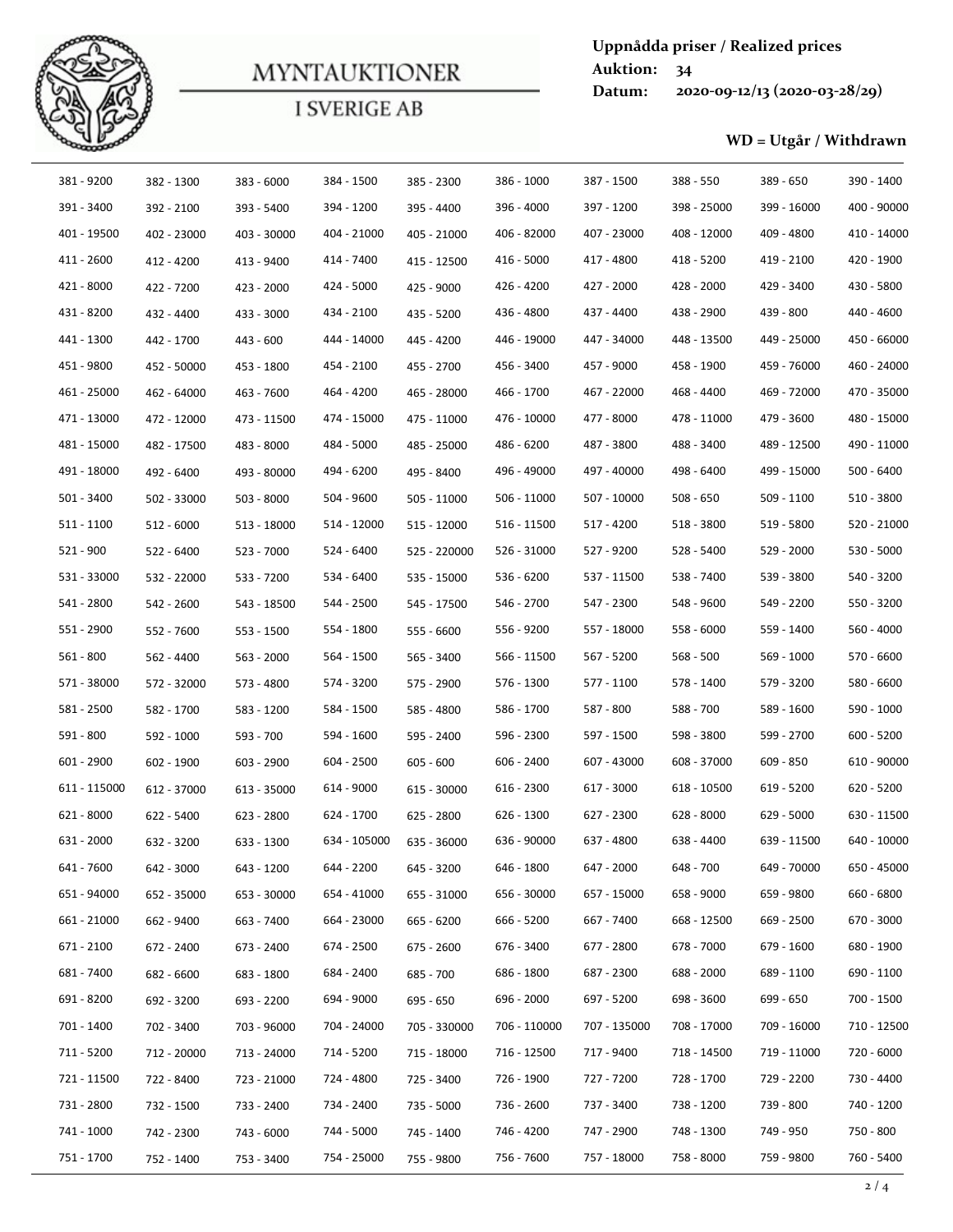

|              |              |              | <b>MYNTAUKTIONER</b> |              |              | <b>Auktion:</b> | Uppnådda priser / Realized prices<br>34 |                               |              |
|--------------|--------------|--------------|----------------------|--------------|--------------|-----------------|-----------------------------------------|-------------------------------|--------------|
|              |              |              |                      |              |              | Datum:          |                                         | 2020-09-12/13 (2020-03-28/29) |              |
|              |              |              | <b>I SVERIGE AB</b>  |              |              |                 |                                         |                               |              |
|              |              |              |                      |              |              |                 |                                         | WD = Utgår / Withdrawn        |              |
| 761 - 18000  | 762 - 15000  | 763 - 7800   | 764 - 4000           | 765 - 3600   | 766 - 8000   | 767 - 16000     | 768 - 8800                              | 769 - 2900                    | 770 - 1900   |
| 771 - 2600   | 772 - 2700   | 773 - 1700   | 774 - 3200           | 775 - 2000   | 776 - 4000   | 777 - 52000     | 778 - 4400                              | 779 - 7800                    | 780 - 1500   |
| 781 - 1500   | 782 - 2600   | 783 - 1200   | 784 - 500            | 785 - 1200   | 786 - 42000  | 787 - 2800      | 788 - 4000                              | 789 - 1200                    | 790 - 1500   |
| 791 - 1800   | 792 - 1200   | 793 - 850    | 794 - 4200           | 795 - 4200   | 796 - 4400   | 797 - 4200      | 798 - 4200                              | 799 - 4200                    | 800 - 11000  |
| 801 - 9000   | 802 - 12000  | 803 - 6600   | 804 - 4600           | 805 - 4600   | $806 - 5000$ | 807 - 4800      | 808 - 5600                              | 809 - 4800                    | 810 - 6400   |
| 811 - 4400   | 812 - 4200   | 813 - 4200   | 814 - 4400           | $815 - 4200$ | 816 - 4600   | 817 - 4200      | 818 - 13000                             | 819 - 11500                   | 820 - 4200   |
| 821 - 4200   | 822 - 4400   | 823 - 4200   | 824 - 4200           | 825 - 4600   | 826 - 4400   | 827 - 4200      | 828 - 4400                              | 829 - 4200                    | 830 - 4200   |
| 831 - 4800   | 832 - 4200   | 833 - 4200   | 834 - 4400           | 835 - 5000   | 836 - 4200   | 837 - 4200      | 838 - 4600                              | 839 - 4200                    | 840 - 2200   |
| 841 - 2200   | 842 - 2000   | 843 - 2000   | 844 - 2600           | 845 - 2500   | 846 - 2300   | 847 - 2000      | 848 - 3600                              | 849 - 4800                    | 850 - 4400   |
| 851 - 4200   | 852 - 23000  | 853 - 6000   | 854 - 5400           | 855 - 5400   | 856 - 2000   | 857 - 2000      | 858 - 2200                              | 859 - 2100                    | 860 - 2000   |
| 861 - 2100   | 862 - 2000   | 863 - 1200   | 864 - 3400           | 865 - 1700   | 866 - 2200   | 867 - 1500      | 868 - 3800                              | 869 - 1700                    | 870 - 1100   |
| 871 - 1200   | 872 - 1100   | 873 - 7000   | 874 - 4400           | 875 - 6400   | 876 - 1000   | 877 - 15000     | 878 - 5400                              | 879 - 2400                    | 880 - 1600   |
| 881 - 7800   | 882 - 3200   | 883 - 17500  | 884 - 2200           | 885 - 2000   | 886 - 15500  | 887 - 4600      | 888 - 17500                             | 889 - 1600                    | 890 - 8600   |
| 891 - 1200   | 892 - 2700   | 893 - 1400   | 894 - 1500           | 895 - 2100   | 896 - 850    | 897 - 3000      | 898 - 2100                              | 899 - 1200                    | $900 - 1000$ |
| 901 - 17000  | $902 - 7400$ | 903 - 19000  | $904 - 5200$         | $905 - 6000$ | $906 - 5200$ | $907 - 5000$    | 908 - 4600                              | 909 - 1900                    | $910 - 4600$ |
| $911 - 1600$ | 912 - 1800   | $913 - 1500$ | 914 - 2500           | $915 - 4000$ | $916 - 1800$ | $917 - 2000$    | 918 - 1800                              | $919 - 1600$                  | 920 - 1100   |
| 921 - 1300   | 922 - 1900   | 923 - 1200   | 924 - 1000           | $925 - 950$  | 926 - 2400   | 927 - 1700      | $928 - 2100$                            | $929 - 1600$                  | 930 - 1000   |
| 931 - 1700   | 932 - 2700   | 933 - 1500   | 934 - 7200           | 935 - 1100   | 936 - 11500  | 937 - 900       | 938 - 700                               | 939 - 3000                    | 940 - 1700   |
| 941 - 800    | 942 - 1900   | 943 - 2600   | 944 - 2800           | 945 - 11000  | 946 - 13000  | 947 - 6200      | 948 - 1100                              | 949 - 1200                    | $950 - 1000$ |
| 951 - 1100   | 952 - 1100   | $953 - 650$  | 954 - 10500          | 955 - 1200   | 956 - 1300   | 957 - 6400      | 958 - 1100                              | 959 - 1100                    | 960 - 1100   |
| 961 - 1200   | $962 - 950$  | 963 - 1900   | 964 - 5400           | $965 - 550$  | $966 - 550$  | 967 - 3400      | 968 - 2900                              | 969 - 2700                    | 970 - 1200   |
| 971 - 3400   | 972 - 7200   | $973 - 500$  | 974 - 1200           | 975 - 3000   | 976 - 41000  | 977 - 1700      | 978 - WD                                | 979 - WD                      | 980 - WD     |
| 981 - 7200   | 982 - 10000  | 983 - 5200   | 984 - 8200           | 985 - 1300   | 986 - 1400   | 987 - 3200      | 988 - 2800                              | 989 - 1600                    | 990 - 3400   |
| 991 - 2200   | 992 - 1100   | 993 - 2900   | 994 - 1900           | 995 - 2400   | 996 - 1700   | 997 - 1700      | 998 - 500                               | 999 - 2000                    | 1000 - 2100  |
| 1001 - 8000  | 1002 - 2700  | 1003 - 1600  | 1004 - 1200          | 1005 - 3400  | 1006 - 950   | 1007 - 15500    | 1008 - 850                              | 1009 - 1400                   | 1010 - 2700  |
| 1011 - 1900  | 1012 - 1000  | 1013 - 850   | 1014 - 1200          | 1015 - 1900  | 1016 - 1600  | 1017 - 1500     | 1018 - 1100                             | 1019 - 16500                  | 1020 - 1200  |
| 1021 - 800   | 1022 - 900   | 1023 - 700   | 1024 - 1200          | $1025 - 700$ | 1026 - 5200  | 1027 - 16000    | 1028 - 1100                             | 1029 - 1300                   | 1030 - 3600  |
| 1031 - 2800  | 1032 - 2600  | 1033 - 2500  | 1034 - 17500         | 1035 - 3800  | 1036 - 5200  | 1037 - 34000    | 1038 - 31000                            | 1039 - 2400                   | 1040 - 8600  |
| 1041 - 2600  | 1042 - 3400  | 1043 - 2000  | 1044 - 2200          | 1045 - 1100  | 1046 - 1600  | 1047 - 26000    | 1048 - 25000                            | 1049 - 550                    | 1050 - 1100  |
| 1051 - 34000 | 1052 - 14000 | 1053 - 3200  | 1054 - 1600          | 1055 - 950   | 1056 - 2300  | 1057 - 1100     | 1058 - 500                              | 1059 - 950                    | 1060 - 18500 |
| 1061 - 22000 | 1062 - 1500  | 1063 - 1300  | 1064 - 1200          | 1065 - 1600  | 1066 - 1600  | 1067 - 1000     | 1068 - 1000                             | 1069 - 10500                  | 1070 - 3800  |
| 1071 - 2500  | 1072 - 1800  | 1073 - 1900  | 1074 - 9400          | 1075 - 4400  | 1076 - 3000  | 1077 - 1700     | 1078 - 2100                             | 1079 - 5000                   | 1080 - 44000 |
| 1081 - 11000 | 1082 - 800   | 1083 - 3800  | 1084 - 2200          | 1085 - 5600  | 1086 - 800   | 1087 - 2700     | 1088 - 3600                             | 1089 - 1800                   | 1090 - 7000  |
| 1091 - 1400  | 1092 - 7800  | 1093 - 13500 | 1094 - 8200          | 1095 - 3000  | 1096 - 1300  | 1097 - 1200     | 1098 - 36000                            | 1099 - 6400                   | 1100 - 5800  |
| 1101 - 3200  | 1102 - 2900  | 1103 - 5400  | 1104 - 3400          | 1105 - 7000  | 1106 - 1300  | 1107 - 6800     | 1108 - 4000                             | 1109 - 2600                   | 1110 - 1700  |
| 1111 - 4800  | 1112 - 8400  | 1113 - 12500 | 1114 - 850           | 1115 - 3200  | 1116 - 1600  | 1117 - 1200     | 1118 - 1400                             | 1119 - 6200                   | 1120 - 4000  |
| 1121 - 4000  | 1122 - 1000  | 1123 - 10500 | 1124 - 3600          | 1125 - 3200  | 1126 - 2800  | 1127 - 35000    | 1128 - 10500                            | 1129 - 2200                   | 1130 - 2600  |
| 1131 - 4400  | 1132 - 1300  | 1133 - 8400  | 1134 - 1000          | 1135 - 1000  | 1136 - 2500  | 1137 - 1500     | 1138 - 52000                            | 1139 - 1800                   | 1140 - 5600  |